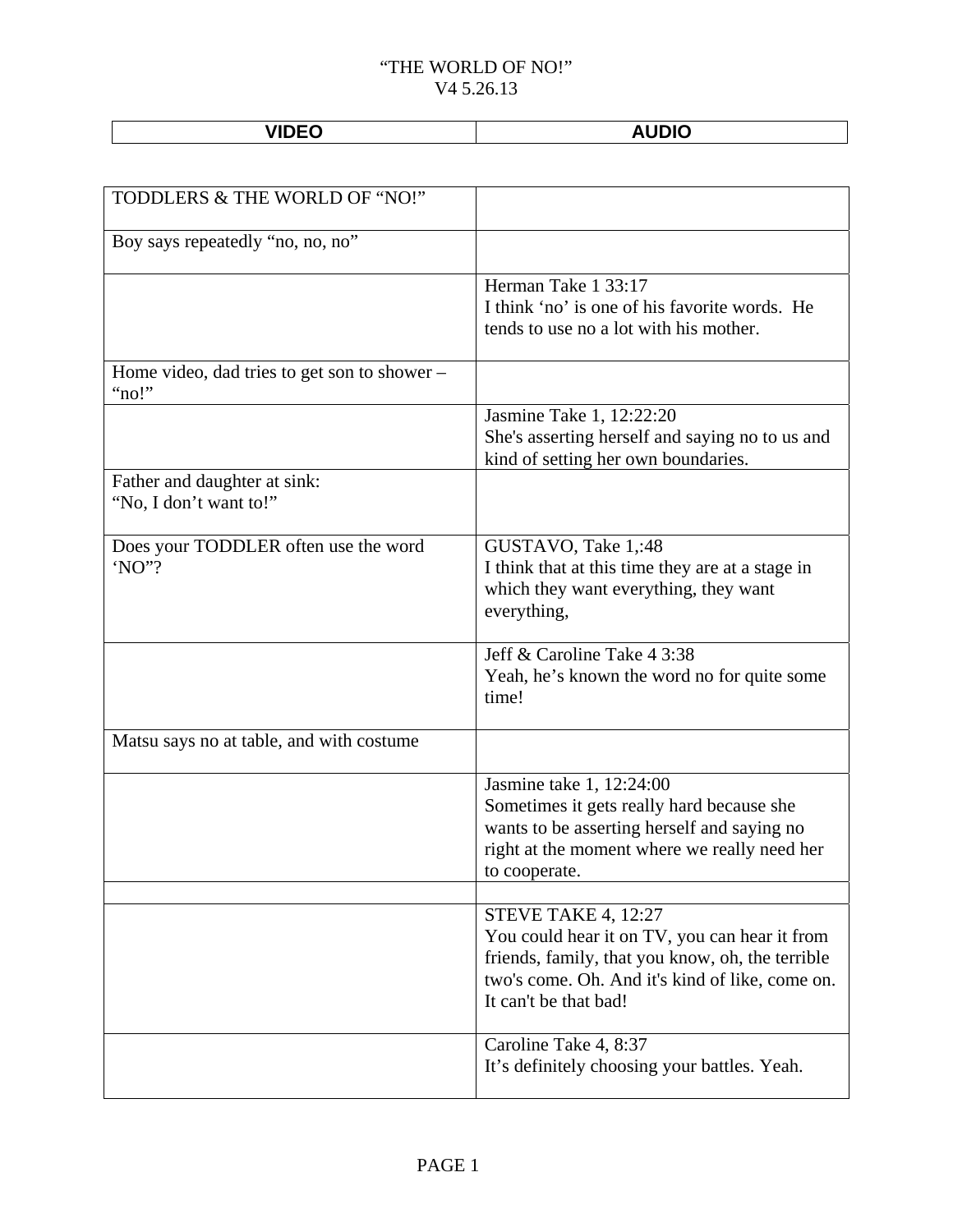| <b>VIDEO</b>                                | <b>AUDIO</b>                                                                                                                                                                                                                                                                                                                                                                           |
|---------------------------------------------|----------------------------------------------------------------------------------------------------------------------------------------------------------------------------------------------------------------------------------------------------------------------------------------------------------------------------------------------------------------------------------------|
|                                             |                                                                                                                                                                                                                                                                                                                                                                                        |
| Why do TODDLERS love to use the word<br>NO? |                                                                                                                                                                                                                                                                                                                                                                                        |
| The EXPERTS have some ANSWERS               |                                                                                                                                                                                                                                                                                                                                                                                        |
|                                             | DR. Gonzales - Take $1\,14:15:07$<br>Developmentally it's a time of huge changes<br>where the child is learning new skills and<br>language at a really amazing rate, pretty much<br>learning new skills and new words every day.<br>And it's also a time where the child is trying to<br>individuate themselves from their parents.                                                    |
|                                             | Dr. Aceves Take 3, 51:35<br>At this exploratory age, children are going to<br>try and discover limits. The limits of their<br>motor activities, their physical abilities, but<br>also what the social limits are that have been<br>placed on them by the parents.                                                                                                                      |
|                                             | Dr. Horen Take 7 15:29:55<br>So part of what happens in terms of<br>development and the reason often times that<br>kids, you start to hear that "No" or "I don't<br>want to" or "No go" or things like that is for<br>the first time in their lives this developmental<br>stage is about actually being able to do things<br>themselves and not sort of being completely<br>dependent. |
|                                             | Dr G. Take 1 14:20:13<br>Sometimes parents get frustrated because they<br>think that the child is willfully ignoring them<br>or not considering what they need. But the<br>toddlers don't think that way. They're just<br>focused on whatever it is that they're looking at<br>or whatever it is they're doing.                                                                        |
|                                             | Dr. H. Take 7 32:40<br>They're not trying to make us upset. They're<br>trying to express themselves, and helping them<br>develop that skill in a positive way is a really<br>important piece as a parent that we can do.                                                                                                                                                               |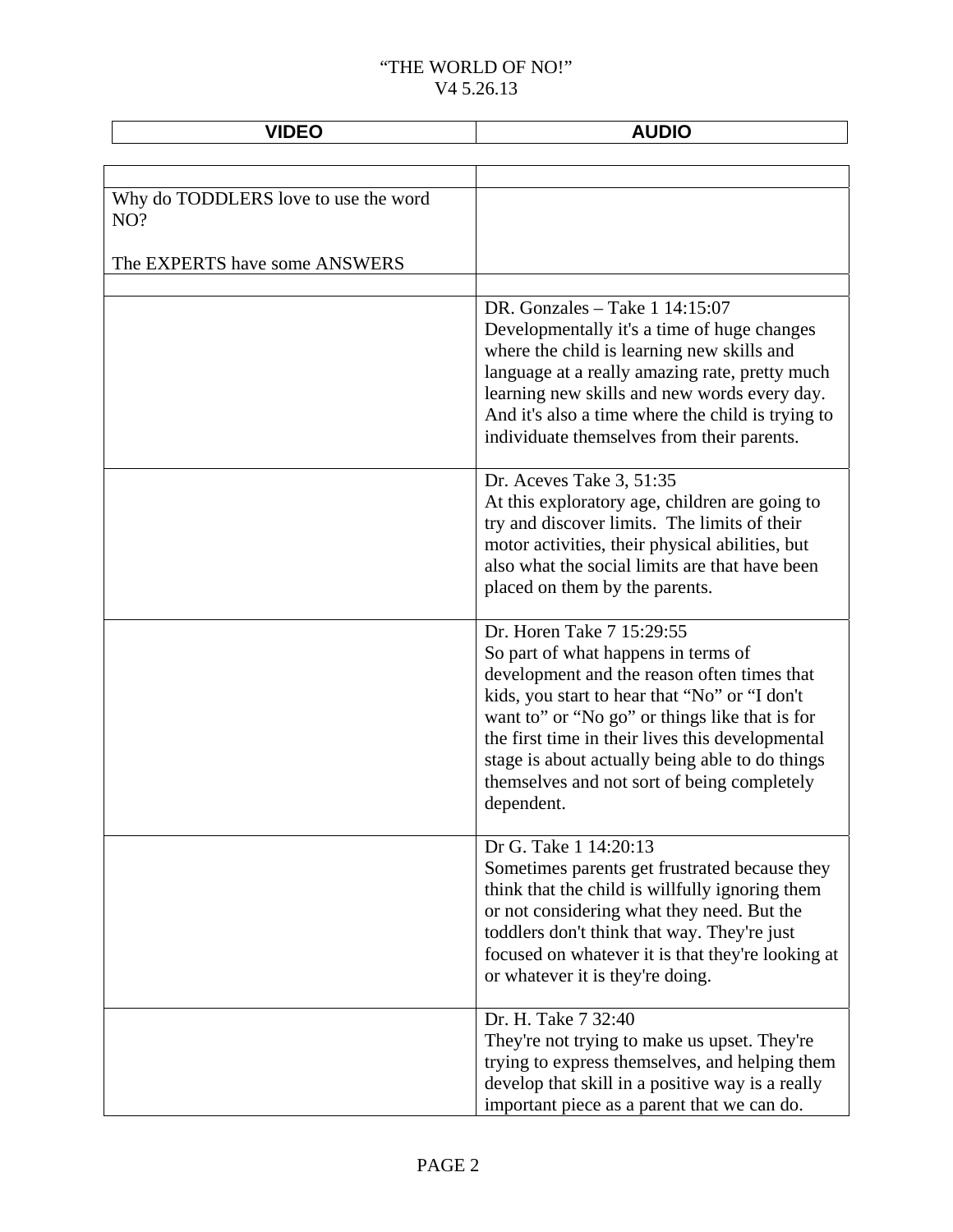| <b>VIDEO</b>                                 | <b>AUDIO</b>                                                                                                                                                                                                                                                                                                                      |
|----------------------------------------------|-----------------------------------------------------------------------------------------------------------------------------------------------------------------------------------------------------------------------------------------------------------------------------------------------------------------------------------|
|                                              |                                                                                                                                                                                                                                                                                                                                   |
| How do you feel when you TODDLER says<br>NO? |                                                                                                                                                                                                                                                                                                                                   |
|                                              | Gaby TAKE 4 15:11:10<br>Now we're calm, but like in the moment it<br>really is, like it is frustrating. It really is. Like<br>he's brought me to tears several times.                                                                                                                                                             |
|                                              | ROXANA: Take 2 (end) 14:24<br>When I am alone with the children, really, the<br>three of them, sometimes I say, "Wow, I can't<br>do this". Then I step aside and I count to 10.                                                                                                                                                   |
|                                              | JACKIE Take 1, 18:29:3<br>I think when I get mad at him and raise my<br>voice, he gets more frustrated. He just blocks<br>me out. And he'll look around and just ignore<br>me.                                                                                                                                                    |
| How can both get beyond the NO?              |                                                                                                                                                                                                                                                                                                                                   |
|                                              | CAROLINE take 4, 5:12<br>Jeff uses a lot of humor, which I love. I love to<br>see that. Whereas I use more curiosity.                                                                                                                                                                                                             |
|                                              | Caroline Take 2 3:29<br>If he doesn't want to do something I'm asking<br>him to do, I say, well, why? I want to know<br>what's working in his mind. That really helps<br>his independence and his ability to feel<br>empowered. And I think that that just creates a<br>person who will learn how to think for<br>themselves too. |
|                                              | MAYA, Take 1, 24:45<br>One part is vocabulary, really they don't have<br>any other way to express themselves except<br>yes and no.                                                                                                                                                                                                |
| Maya and daughter                            | What is in your purse?                                                                                                                                                                                                                                                                                                            |
|                                              | Dr. Horen<br>If I'm 18 months and I only have a relatively<br>small vocabulary, an easy word to use is "no".<br>If a child is $2\frac{1}{2}$ -3 years old, the language is                                                                                                                                                        |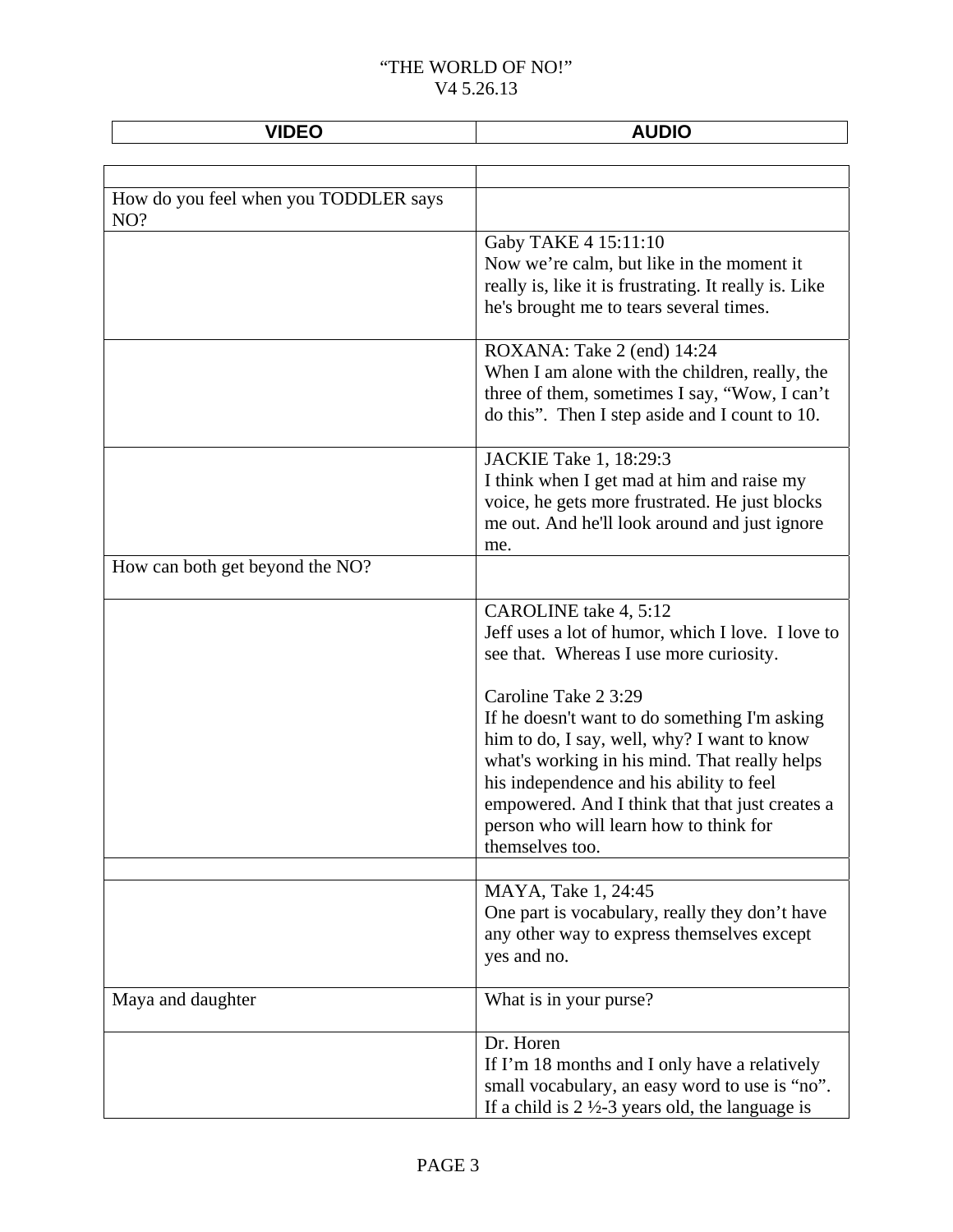| <b>VIDEO</b>                                              | <b>AUDIO</b>                                                                                                                                                                                                                                                                                                                                                                                                                                                                                                                |
|-----------------------------------------------------------|-----------------------------------------------------------------------------------------------------------------------------------------------------------------------------------------------------------------------------------------------------------------------------------------------------------------------------------------------------------------------------------------------------------------------------------------------------------------------------------------------------------------------------|
|                                                           | more vast and you have a little bit more space<br>in which to have a discussion.                                                                                                                                                                                                                                                                                                                                                                                                                                            |
|                                                           | Jeff Take 4, 7:12<br>Every month or so he gets smarter, so he's<br>always getting smarter and smarter. So now<br>our negotiations get richer and richer.                                                                                                                                                                                                                                                                                                                                                                    |
|                                                           | <b>STEVE, TAKE 2, 51:26</b><br>That's what, the whole trial and error. I mean,<br>what you think worked today, you might say<br>"Oh, this is easy. I'll do the same thing<br>tomorrow." And it's like, really? Did that just<br>happen? But I mean, that's in itself like a<br>teaching process, even for us because it's not<br>only are we trying to teach him patience, we're<br>also trying to teach ourselves.                                                                                                         |
| What are some other TECHNIQUES that can<br>help you both? |                                                                                                                                                                                                                                                                                                                                                                                                                                                                                                                             |
|                                                           | DR. G TAKE 3 14:27:30ish -<br>It's important to give them choices. It has to be<br>a real choice. You don't want to give them a<br>choice if there's really no option because that<br>just increases their frustration. But if it's<br>snowing out and they need to wear their hat,<br>you can say "Do you want to wear the pink hat<br>or the blue hat?" And so a lot of times what we<br>want to do is give choices and options, not<br>necessarily ask them yes or no questions, like<br>"Do you want to wear your hat?" |
|                                                           | Dr. A Take 3 56:40<br>If they want to do something that they<br>shouldn't do, we can intervene and say "why<br>don't you play with this?"                                                                                                                                                                                                                                                                                                                                                                                   |
|                                                           | That re-direction is a very useful way to<br>distract them at this age from any activity that<br>as parents we consider is not beneficial to them<br>or has some type of risk or danger.                                                                                                                                                                                                                                                                                                                                    |
|                                                           | Dr. G Take 3 14:29:30<br>What I believe is in connection before                                                                                                                                                                                                                                                                                                                                                                                                                                                             |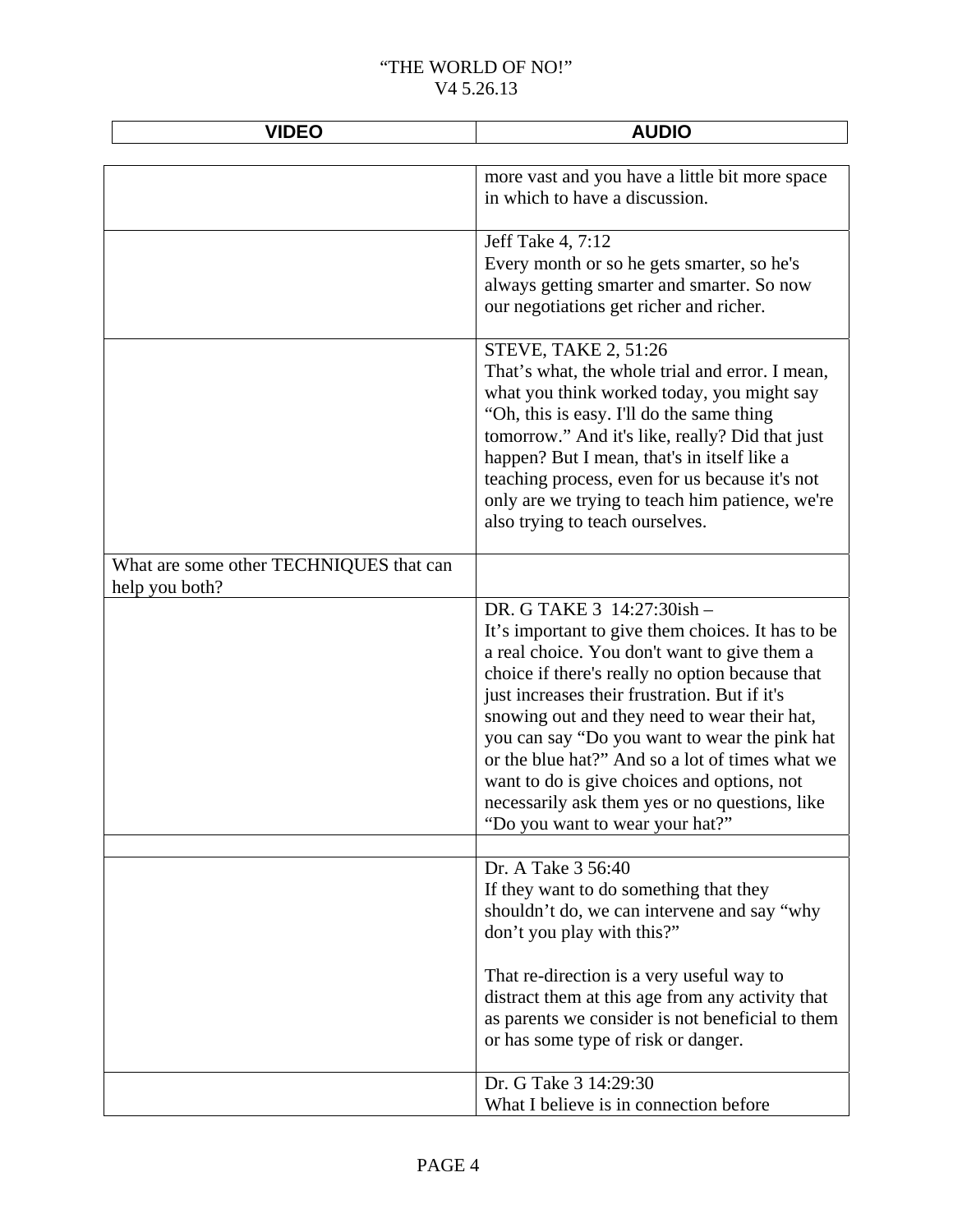| <b>VIDEO</b>                     | <b>AUDIO</b>                                                                                                                                                                                                                                                                              |
|----------------------------------|-------------------------------------------------------------------------------------------------------------------------------------------------------------------------------------------------------------------------------------------------------------------------------------------|
|                                  |                                                                                                                                                                                                                                                                                           |
|                                  | direction. So if you're going to give a direction<br>and you want them to do something, it's really<br>important to make a connection with the child<br>first. So make eye contact, get down on their<br>level. Make sure that you're both paying<br>attention to each other.             |
|                                  | Dr. H. Take 6, 25:10                                                                                                                                                                                                                                                                      |
|                                  | As a parent the most important thing you can<br>do is be consistent and responsive.                                                                                                                                                                                                       |
|                                  |                                                                                                                                                                                                                                                                                           |
|                                  |                                                                                                                                                                                                                                                                                           |
|                                  |                                                                                                                                                                                                                                                                                           |
|                                  |                                                                                                                                                                                                                                                                                           |
|                                  | Jeff Take 3 1:26<br>While it's sometimes challenging because I<br>was raised in a certain paradigm where, oh, do<br>this because I told you so - that never worked<br>for me as a kid so I figure my kid is a smart<br>kid, it's probably not going to work that great<br>for him either. |
|                                  | Me always playing the power card or always<br>being the boss, that just allow for him to figure<br>out who he is and to figure out his way to do<br>things, which might be different than what I<br>do.                                                                                   |
|                                  | GUSTAVO, Take 1, 4:48<br>One can't be aggressive with a child because<br>they are children and if they say "no", one talks<br>to them with respect and love and they will<br>understand.                                                                                                  |
| And sometimes YOU have to say NO |                                                                                                                                                                                                                                                                                           |
|                                  | Jeff<br>Sometimes we work with him, and sometimes<br>we can't work with him.                                                                                                                                                                                                              |
|                                  | Sometimes I'll say, no, you can't say no<br>around this one.                                                                                                                                                                                                                              |
|                                  | Jasmine<br>And I try to say no when it's actually going to                                                                                                                                                                                                                                |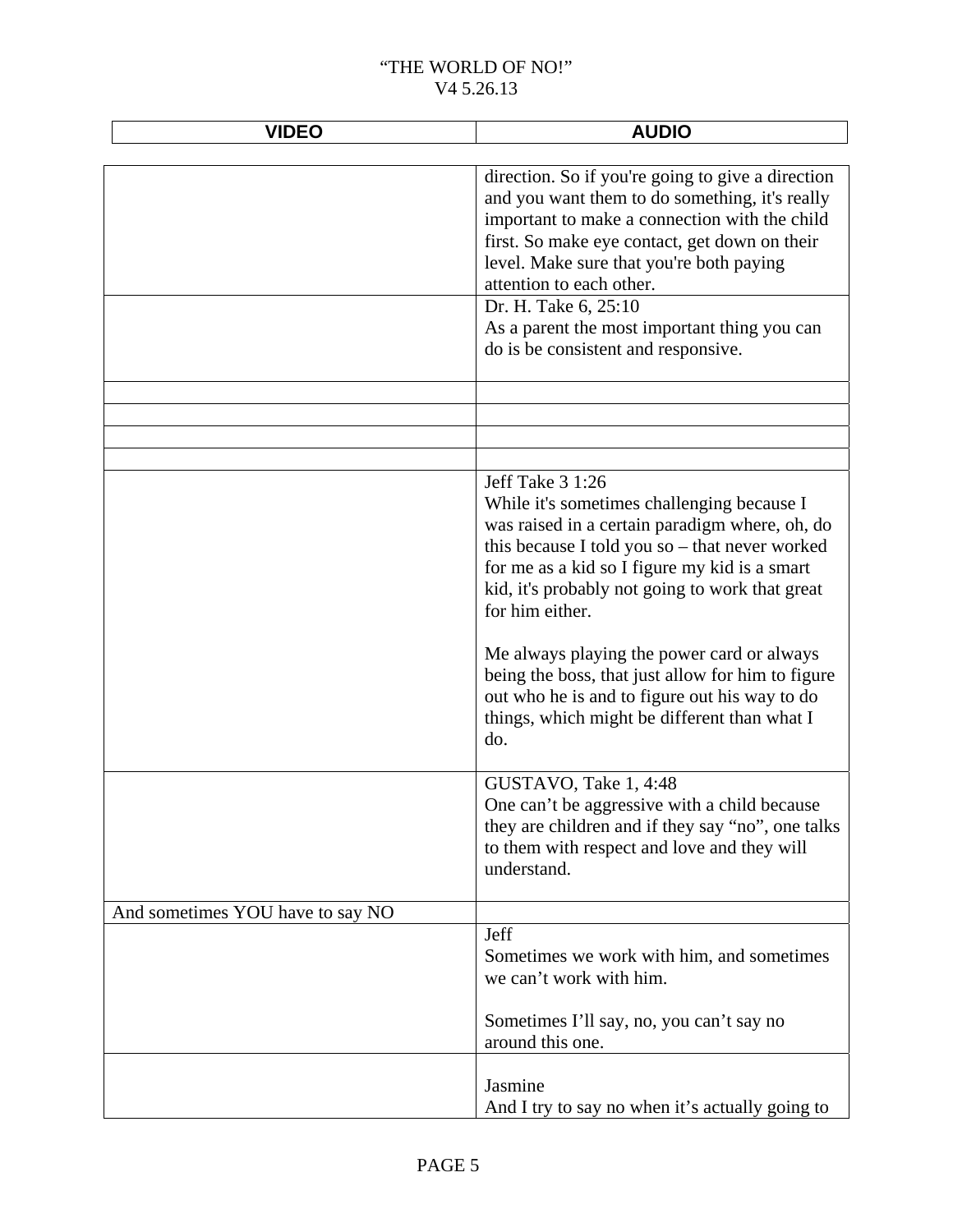| <b>VIDEO</b>                                | <b>AUDIO</b>                                                                                                                                                                                                                       |
|---------------------------------------------|------------------------------------------------------------------------------------------------------------------------------------------------------------------------------------------------------------------------------------|
|                                             | be useful, when she really needs a limit.                                                                                                                                                                                          |
|                                             | She'll just scream and no, I don't want to. And<br>I'm like yeah, I know it's hard to go to bed<br>sometimes, but we're going to keep moving<br>towards bedtime.                                                                   |
|                                             | And we can keep being gentle at the same time<br>as holding to the limit.                                                                                                                                                          |
| It's not easy being the parent of a TODDLER |                                                                                                                                                                                                                                    |
|                                             | Dr. Horen<br>You know part of this is understanding that it<br>IS hard. It's easy to talk about in the abstract,<br>the harder part is to sort of match what you're<br>doing to what you really ultimately want to<br>have happen. |
|                                             | Jeff<br>And it's constant work. You always have to be<br>on top of it.                                                                                                                                                             |
|                                             | Gustavo<br>It is a bit difficult, because everyone, I reach<br>that moment when I get tired and they are<br>saying "no".                                                                                                           |
|                                             | MAYA, TAKE 1, 26:57<br>You have to turn around and breathe and well,<br>always be conscious that very moment, that<br>every interaction with them they are absorbing<br>it.                                                        |
|                                             | <b>Steve</b><br>So you know as long as we're together and<br>working, and helping out eachother, because<br>that's the whole key. And communication.<br>Communication is big. Especially when they<br>turn two.                    |
| Is there a POSITIVE side to your TODDLER    |                                                                                                                                                                                                                                    |
| saying NO?                                  | Jeff                                                                                                                                                                                                                               |
|                                             | He's trying to be autonomous to some extent<br>so he wants to figure out his own way to do                                                                                                                                         |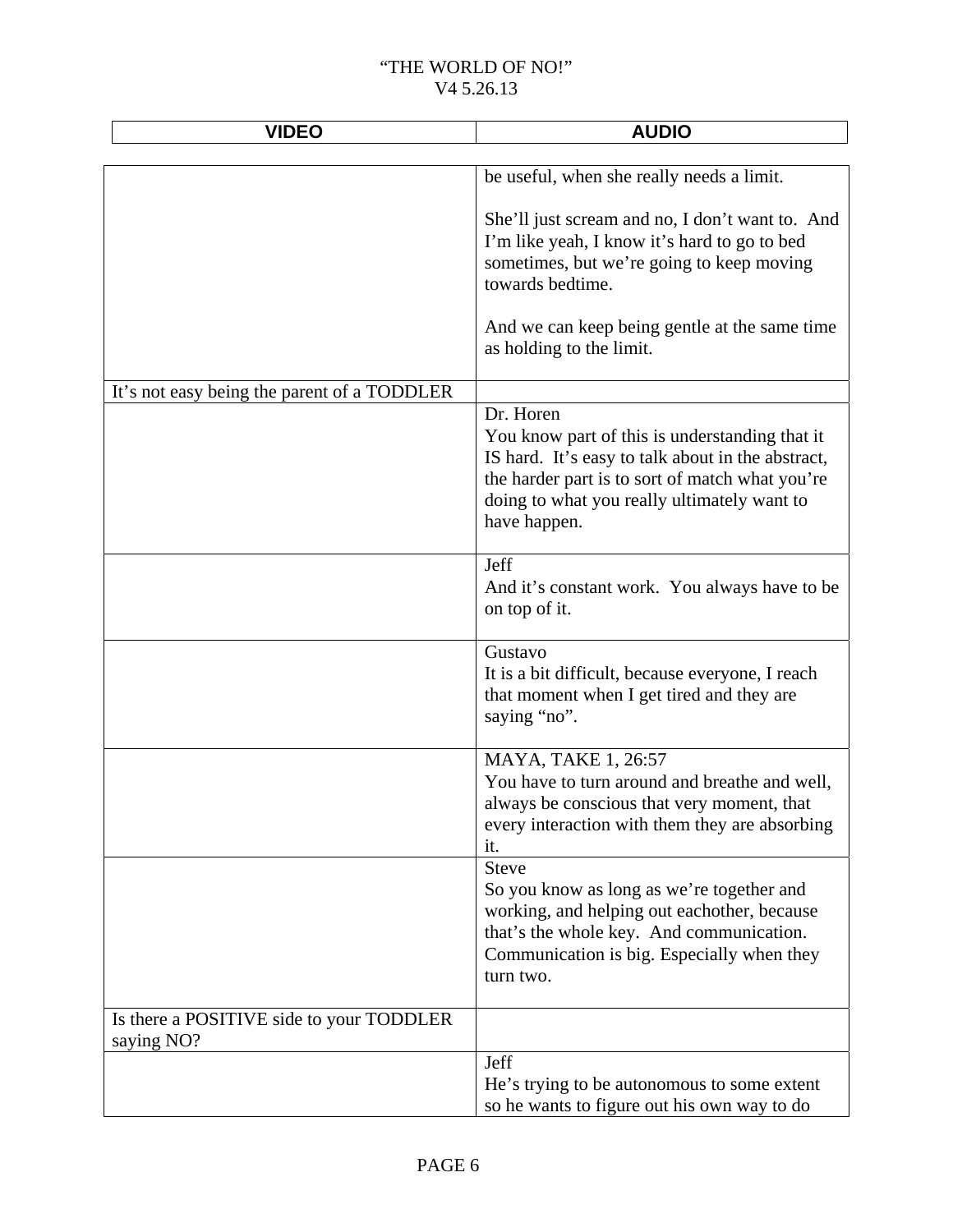| <b>VIDEO</b> | <b>AUDIO</b>                                                                                                                                                                                                                                 |
|--------------|----------------------------------------------------------------------------------------------------------------------------------------------------------------------------------------------------------------------------------------------|
|              |                                                                                                                                                                                                                                              |
|              | things. So if I can propose options, then it gets<br>him thinking. And it's not about a one way,<br>you know, it's not my way or the highway type<br>attitude. But it's just working with him.                                               |
|              | JASMINE, Take 5, 12:53:26<br>When she says no and you know, I really feel<br>like that's part of her learning about who she is<br>and what she wants and she feels affirmed in<br>her development and her wonderful self that's<br>evolving. |
|              | GUSTAVO, Take 1 3:42<br>And it is very wonderful when you see your<br>children smile, when you give them love and<br>they smile and that is the most wonderful<br>feeling as a parent when they are very happy.                              |
|              | <b>MAYA</b><br>It is seeing that human being in that little one.<br>I believe that is the most wonderful thing.                                                                                                                              |
|              | To see her learning every day, developing her<br>personality.                                                                                                                                                                                |
|              | Really, you are starting to get to know that<br>person.                                                                                                                                                                                      |
|              |                                                                                                                                                                                                                                              |
|              | <b>END</b>                                                                                                                                                                                                                                   |
|              |                                                                                                                                                                                                                                              |
|              |                                                                                                                                                                                                                                              |
|              |                                                                                                                                                                                                                                              |
|              |                                                                                                                                                                                                                                              |
|              |                                                                                                                                                                                                                                              |
|              |                                                                                                                                                                                                                                              |
|              |                                                                                                                                                                                                                                              |
|              |                                                                                                                                                                                                                                              |